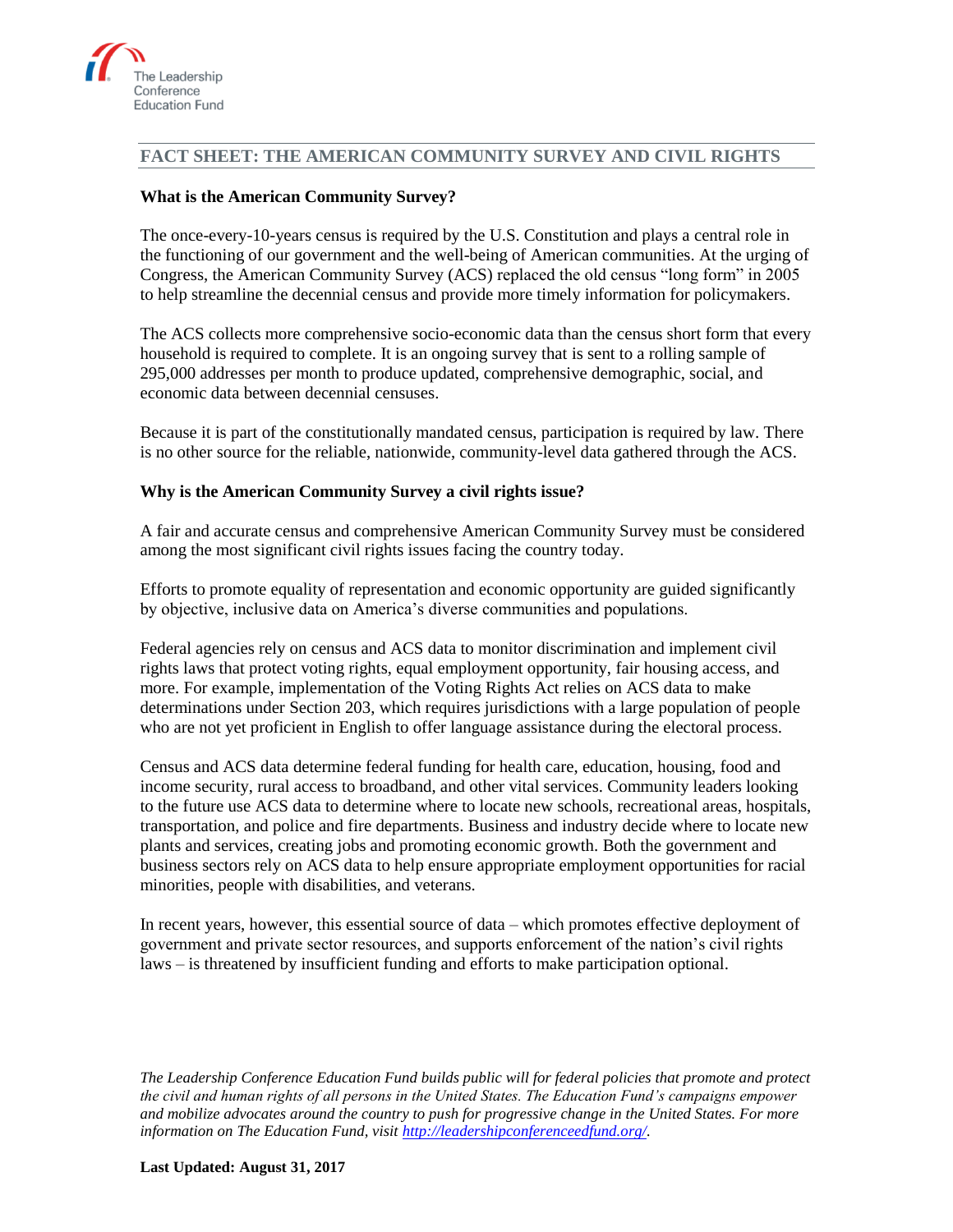

# **FACT SHEET: THE AMERICAN COMMUNITY SURVEY AND CIVIL RIGHTS**

## **How is the ACS threatened?**

#### *Insufficient Funding*

At a time when the Census Bureau should be receiving a steady and significant ramp-up in annual funding, Congress instead undermined planning and preparation for the 2020 Census by providing substantially less funding than the bureau requested for 2017. (Congress also approved the funding seven months late.) To make matters worse, the Trump administration's fiscal year 2018 budget would provide only a 2 percent increase over 2017 – an irresponsible and woefully inadequate request. (For comparison, during the ramp-up to the 2010 Census during the administration of George W. Bush, Census Bureau funding rose 61 percent between 2007 and 2008.) Such a severe shortfall, which has already led to the cancellation of crucial tests, not only invites disaster for the 2020 Census but also threatens to undermine the Census Bureau's ability to carry out a high-quality ACS. In fact, the Trump administration proposed a budget reduction for the ACS in FY 2018.

#### *Ill-Advised Legislation*

In recent years, Rep. Ted Poe, R. Texas, has introduced legislation that would make responding to the American Community Survey voluntary rather than mandatory. This is an ill-advised proposal that would undermine a unique source of reliable data that guides far-reaching public and privatesector decision-making. It would particularly jeopardize the accuracy of data for hard-to-count communities, including people of color, low-income families, young children, and Englishlanguage learners.

This is not a new or untested proposal. After Congress in 2003 directed the Census Bureau to explore making the ACS voluntary, the Bureau concluded that response rates would drop dramatically by both mail and phone. To maintain a big enough sample to produce accurate and usable data, the Census Bureau would have to invest more time and money and involve more American households in the process. Even if it had those resources to spend, which it does not, the Census Bureau would be unlikely to produce usable data for as many as 40 percent of U.S. counties, as well as for small cities, towns, neighborhoods, and American Indian reservations.

There's a real-world example from just to our north. When Canada experimented with a voluntary census long form, it was an expensive disaster. Response rates plummeted, requiring Statistics Canada to spend more money to reach out to more households. Even spending an additional \$22 million did not give them enough quality data to produce reliable socio-economic estimates for one-quarter of all "places" in Canada – mostly small communities and rural areas. After the Canadian Chamber of Commerce, Canadian Federation of Independent Business, and municipal governments all decried the loss of data they used to guide their decision making, the experiment was abandoned.

*The Leadership Conference Education Fund builds public will for federal policies that promote and protect the civil and human rights of all persons in the United States. The Education Fund's campaigns empower and mobilize advocates around the country to push for progressive change in the United States. For more information on The Education Fund, visit [http://leadershipconferenceedfund.org/.](http://leadershipconferenceedfund.org/)*